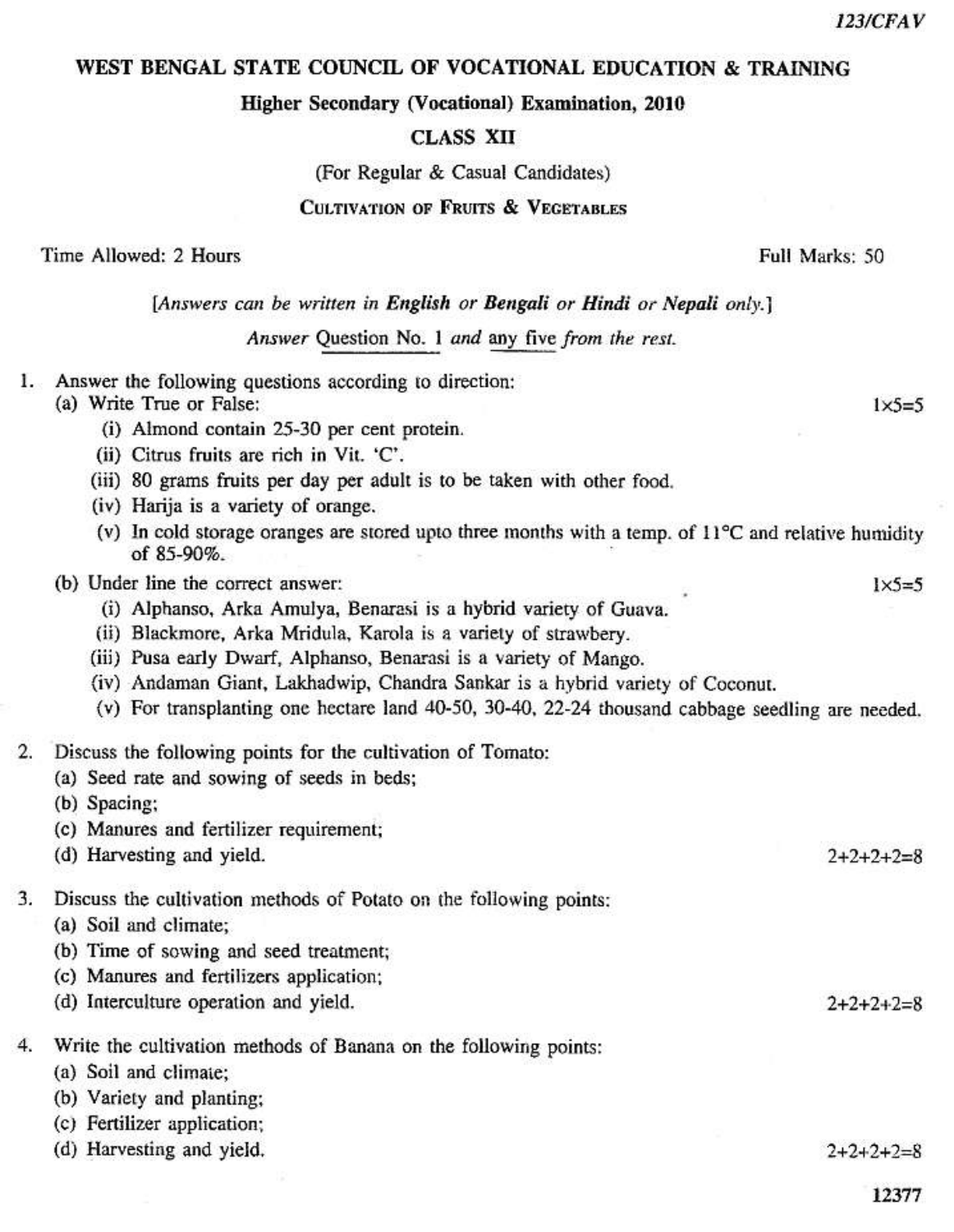5. What are the advantages of design of planting fruit crops? How many types of design methods followed  $2+2+4=8$ for orchard? Discuss each design separately. 6. Discuss on the following for the cultivation of Mango: (a) Land preparation; (b) Planting of seedlings; (c) Application of manures and fertilizers;  $2+2+2+2=8$ (d) Irregular bearing.

## 7. Discuss on the following for the cultivation of Pineapple:

(a) Soil and climate;

- (b) Selection of suckers and their treatment;
- (c) Planting of suckers;
- (d) Regulation of flower.

# 8. Write the cultivation methods of Palak or Amaranthus on the following points:

- (a) Soil and climate;
- (b) Seed rate and sowing time;
- (c) Application of manures and fertilizers;
- (d) Harvesting and yield.

## [Bengali Version]

(বাংলা অথবা ইংরাজী অথবা হিন্দী অথবা নেপালীতে উত্তর লেখা যাবে।)

## প্রথম প্রশ্নটির উত্তর দেওয়া আবশ্যিক।

## পরবর্তী প্রশ্নগুলোর মধ্যে থেকে যে কোন পাঁচটি প্রশ্নের উত্তর দাও।

- ১। নির্দেশ অনুযায়ী নীচের প্রশ্নগুলির উত্তর দাও ঃ
	- (ক) সঠিক উত্তরে 'T' এবং ভূল উত্তরে 'F' লেখ ঃ
		- (i) আলমন্তে ২৫-৩০ শতাংশ প্রোটিন থাকে।
		- (ii) লেবু ফল ভিটামিন 'সি' সমৃদ্ধ।
		- (iii) একজন প্রাপ্ত বয়স্ক মানুষের অন্য খাবারের সঙ্গে প্রতিদিন ৮০ গ্রাম ফল খাওয়া দরকার।
		- (iv) হরিজা কমলা লেবুর একটি জাত।
		- (v) হিমঘরে কমলা লেবুকে ১১°C তাপমাত্রায় এবং ৮৫-৯০ শতাংশ আপেক্ষিক আদ্রতায় তিন মাস পর্যন্ত সংরক্ষণ করা যায়।
	- (খ) সঠিক উত্তরের নীচে দাগ দাও ঃ
		- (i) আলফানসো, আরকা অমূল্য, বেনারসী পেয়ারার একটি হাইব্রীড জাত।
		- (ii) ব্র্যাকমোর, আরকা মুদুলা, কারোলা স্ট্রবেরীর একটি জাত।
		- (iii) পুষা আর্লি ডুয়ার্ফ, আলফানসো, বেনারসী একটি আমের জাত।
		- (iv) আন্দামান জায়েন্ট, লাক্ষাদ্বীপ, চন্দ্র শংকর একটি হাইব্রীড জাতের নারকেল।
		- (v) এক হেক্টর জমিতে বীধাকপির চারা ৪০-৫০, ৩০-৪০, ২২-২৪ হাজার লাগানো হয়।

 $5 \times 6 = 6$ 

 $3 \times 6 = 0$ 

 $2+2+2+2=8$ 

 $2+2+2+2=8$